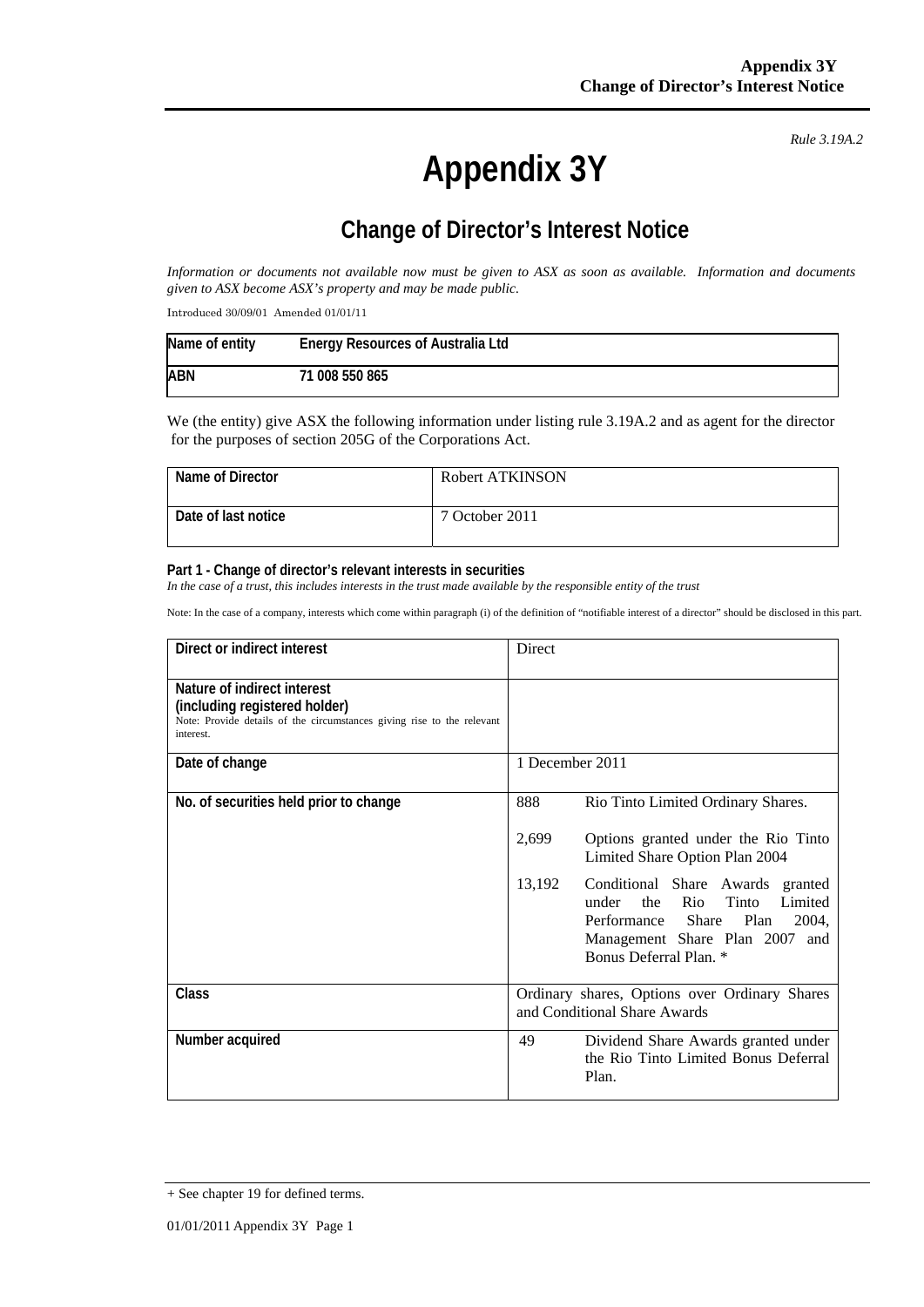| Number disposed                                                                                                                                                         | <b>Nil</b>                                                                                                                                                                                        |  |
|-------------------------------------------------------------------------------------------------------------------------------------------------------------------------|---------------------------------------------------------------------------------------------------------------------------------------------------------------------------------------------------|--|
| Value/Consideration<br>Note: If consideration is non-cash, provide details and estimated<br>valuation                                                                   | See "Nature of Change" below.                                                                                                                                                                     |  |
| No. of securities held after change                                                                                                                                     | 888<br>Rio Tinto Limited Ordinary Shares.                                                                                                                                                         |  |
|                                                                                                                                                                         | 2,699<br>Options granted under the Rio Tinto<br>Limited Share Option Plan 2004 and<br>Share Savings Plan.                                                                                         |  |
|                                                                                                                                                                         | 13,241<br>Conditional Share Awards granted<br>Rio<br>Tinto<br>Limited<br>under<br>the<br>Performance Share<br>2004,<br>Plan<br>Management Share Plan 2007<br>and<br><b>Bonus Deferral Plan.</b> * |  |
| Nature of change<br>Example: on-market trade, off-market trade, exercise of options, issue of<br>securities under dividend reinvestment plan, participation in buy-back | 49<br>Dividend Share Awards granted under<br>the rules of the Rio Tinto Limited<br>Bonus Deferral Plan at no cost on 1<br>December 2011.                                                          |  |

\* In addition, in accordance with the rules of the Bonus Deferral Plan and Management Share Plan upon vesting Mr Atkinson may receive additional Rio Tinto Limited ordinary shares in lieu of dividends that would have been paid to him in the period from grant on the base number of shares the subject of the Conditional Share Award that vest.

## **Part 2 – Change of director's interests in contracts**

Note: In the case of a company, interests which come within paragraph (ii) of the definition of "notifiable interest of a director" should be disclosed in this part.

| Detail of contract                                                                                                                                                          | N/A |  |
|-----------------------------------------------------------------------------------------------------------------------------------------------------------------------------|-----|--|
| Nature of interest                                                                                                                                                          | N/A |  |
| Name of registered holder<br>(if issued securities)                                                                                                                         | N/A |  |
| Date of change                                                                                                                                                              | N/A |  |
| No. and class of securities to which interest<br>related prior to change<br>Note: Details are only required for a contract in relation to which the<br>interest has changed | N/A |  |
| Interest acquired                                                                                                                                                           | N/A |  |

<sup>+</sup> See chapter 19 for defined terms.